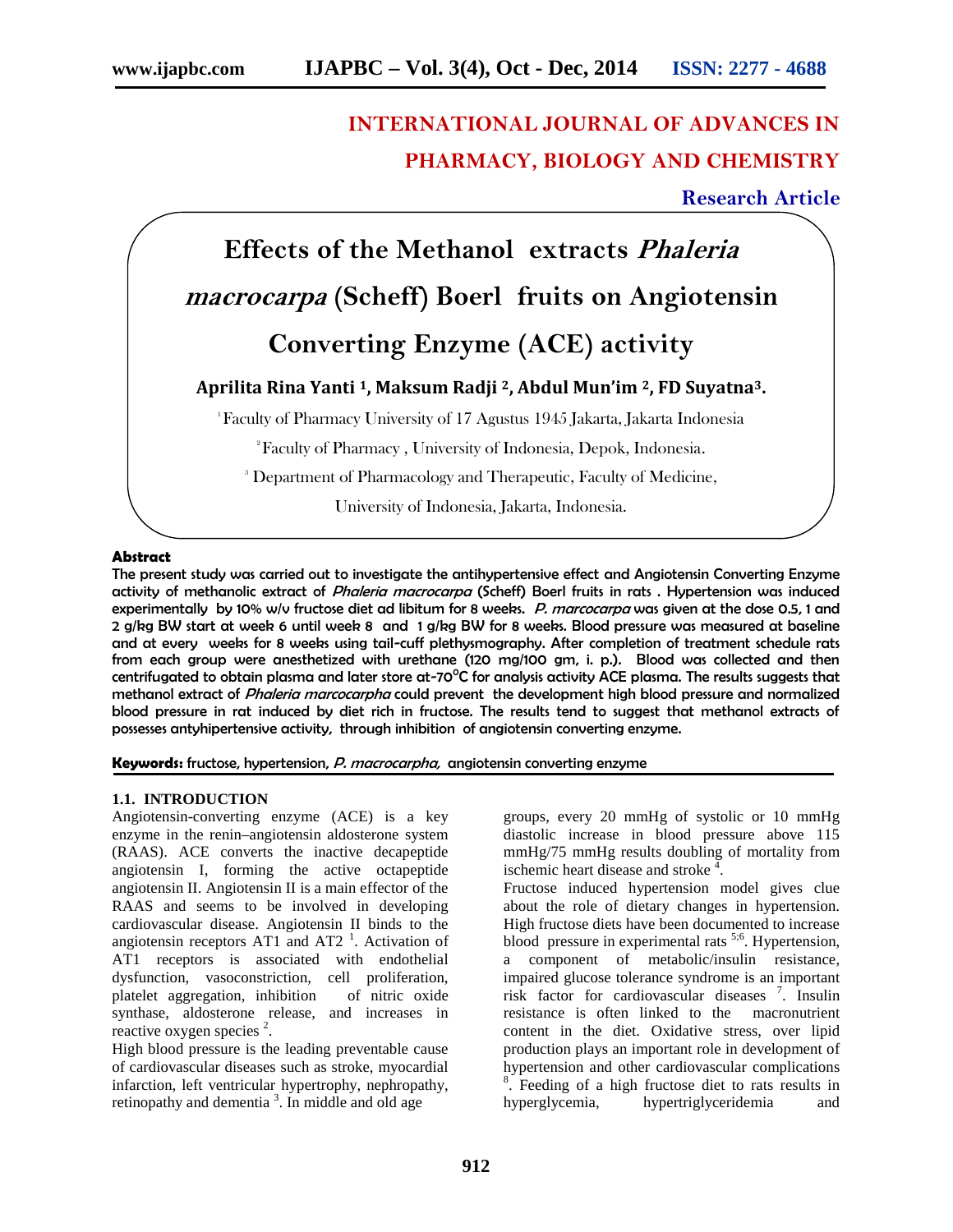hyperinsulinemia. The hypertension is accompanied by several metabolic abnormalities. Insulin resistance and hyperinsulinemia are frequently associated with both clinical and experimental hypertension <sup>9</sup>. Fructose-induced hypertension has been related to volume overload, sodium retention by kidneys and increased sympathetic activity among other things <sup>10</sup>. Alterations in renal function may also play an important role in the development of hypertension in fructose-fed rats  $^{11}$ .

Several classes of pharmacological agents have been used in the treatment of hypertension. One class of antihypertensive drugs known as angiotensin I converting enzyme (ACE) inhibitors) are associated with a low rate of adverse side-effects and are the preferred class of anti-hypertensive agents for treating patients with concurrent secondary diseases <sup>12</sup>. The potent ACE inhibitors were frequently derived from food proteins  $^{13}$ .

*Phaleria macrocarpa* (Scheff.) Boerl is native plants from Indonesia, which has long been used as folk medicines for treatments various types of diseases such as cancer, liver disorders, heart disease, diabetes, arthritis, kidney disorders, stroke, and high blood pressure<sup>14</sup>. Qualitatively this plants showed the presence of alkaloids, saponins, polyphenols, and from fruit contained alkaloids, saponins and flavonoids <sup>15</sup>. *Phaleria marcocarpa* was reported to contain phenolic glycoside such as mahkotaside, mangiferin, kaempferol-3-O- -dglucoside, dodecanoic acid, palmitic acid, ethyl stearate, and sucrose <sup>16</sup>. The content of lignans in *Phaleria macrocarpa* (Scheff.) Boerl are pinoresinol, lariciresinol and matairesinol<sup>17</sup>. *Phaleria macrocarpa* (Scheff.) Boerl has antidiabetic effects that inhibit alpha-glukosidase and anti-diabetic effect in mice induced sterptozotosin.

Our previous study demonstrated that the fruits of *Phaleria macrocarpa* has ACE inhibitory activity with  $IC_{50}$  values in the fruits of Petroleum ether extract, aethyl acetate extract and metahanol extract were 162 µg/mL, 139 µg/mL and 122 µg/mL respectively  $18$ . The aim of the present study was to evaluate the effect of metanolic extract on systolic and dyastolic blood pressure and plasma angiotensin converting enzyme levels in the fructose induced hypertensive rat.

## **1.2. Material and Methods**

#### **1.1.2. Extraction**

1000 gram of *P. marcocarpha* fruits powder was put in 2 litre methanol 80% solvent for 7 days at a room temperature with 4 times replications, and then the mixture was filtered and evaporated by rotary vacum evaporator at  $40^{\circ}$ C until the concentrated methanol extract is obtained.

#### **1.1.3. Animal and study design**

Forty-two adult male Sprague-Dawley rats (aged 3 months), weighing 200 - 280 g were obtained from the Animal Source Unit, Indonesia University. The rats were randomly assigned into seven dietary groups (two control and five experimental groups) comprising of six animals each. Prior study approval was obtained from the Ethics Committee Medical Faculty of Indonesia University. All animal management and procedures were performed in accordance with the recommended guidelines. The rats were kept in stainless-steel cages and maintained at room temperature of  $27^{\circ}C \pm 2^{\circ}C$  with a 12 h lightdark cycle. All rats had free access to food and water ad libitum during the study period. Hypertension was induced experimentally by fructose 10% W/V diet ad libitum for 8 weeks. Fructose solution was prepared every two days by dissolving the fructose in distilled water. After one week of acclimatization, each group of rats were fed on the following diets: group I (normal control/ NC), rats received no medication but were given distilled water for drinking for 8 weeks; group II (negative control/ NCG), rats received no medication but were given 10% fructose solution for drinking for 8 weeks; group III, rats received 10% fructose solution for drinking for 8 weeks and received captopril 10 mg/kg BW start at week 6 until week 8 (CG); group IV, rats received 10% fructose solution for drinking for 8 weeks and received methanol extract of *P. marcocarpa* 0,5 g/kg BW start at week 6 until week 8 (PM 0,5); Group V, rats received 10% fructose solution for drinking for 8 weeks and received methanol extract of PM 1 g/kg BW start at week 6 until week 8 (PM1); group VI, rats received 10% fructose solution for drinking for 8 weeks and received methanol extract of PM 2 g/kg BW start at week 6 until week 8 (PM2); group VII, rats received 10% fructose solution for drinking for 8 weeks with methanol extract of PM 1 g/kg BW (PM3). Blood pressure was measured at baseline and at every weeks for 8 weeks using tail-cuff plethysmography. After completion of treatment schedule rats from each group were anesthetized with urethane (120 mg/100 gm, i. p.). Blood was collected and then centrifugated to obtain plasma and later store at- $70^{\circ}$ C for analysis activity ACE plasma. The activity of ACE was measured using commercially available kit (USCNLife, West Lake, Wuhan, China) following manufacturer's instruction. The intensity of coloured product was measured in a microplate reader 450 nm.

#### **1.3. RESULTS AND DISSCUSSION 1.3.1. Blood pressure**

Results of blood pressure measurement in all treatment groups showed that systolic blood increase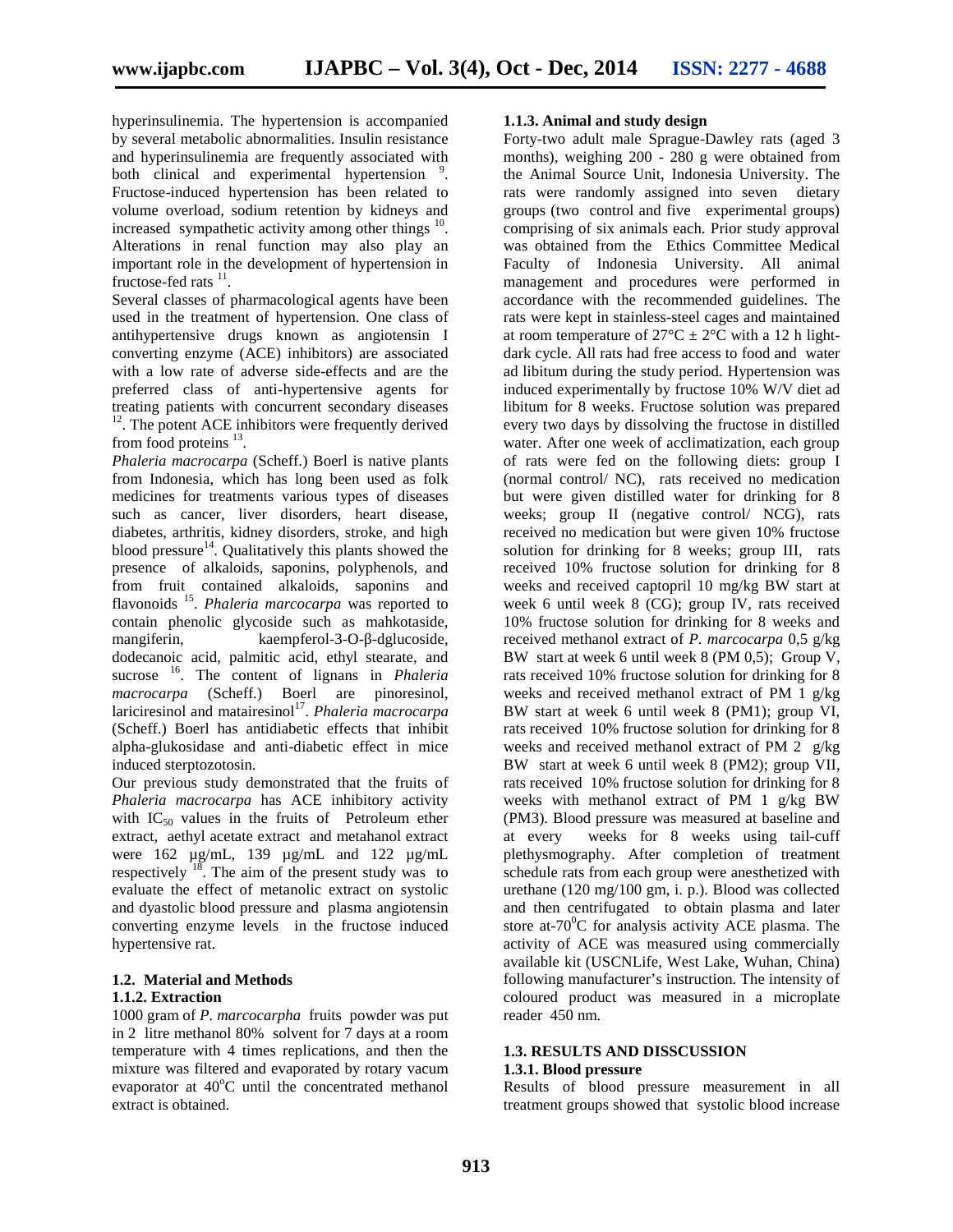start at the second week of fructose administration, except in the normal controls and the group that received 10% fructose solution for drinking for 8 weeks with methanol extract of *P. marcocarpa* 1 g/kg BW (Figure 1). Statistical analysis showed a significant difference in systolic blood pressure at week 2 between the normal control group (NG) with the negative control group (NCG), captopril group (CG), PM group at dose 0.5 g / kg BW, PM group at dose  $1 g / kg$  BW and PM group at dose  $2 g / kg$ BW kg ( $p < 0.05$ ). Systolic blood pressure of all treatment groups at week 0 was comparable , providing 10 % fructose in drinking water starting at week 0 to week 8 increased systolic blood pressure. Systolic blood pressure in group rats that given captopril, PM0,5, PM1 and PM 2 seen decreased and not significantly different with normal control. Systolic blood pressure in rats were given PM 3 was not increase, and showed that methanol extract *P. marcocarpa* can prevent increasing systolic blood pressure.

Measurement of diastolic blood pressure in all treatment groups showed that blood pressure diastolic increase start the second week of fructose administration, except in the normal controls and in group received 10% fructose solution for drinking for 8 weeks with methanol extract of PM 1 g/kg BW (PM3) (Figure 2). Statistical analysis showed no difference in diastolic pressure in all treatment groups at week -0 and week 1. There was no significant difference in diastolic blood pressure between the NG with CG, PM 1, PM 2 and PM 3 ( $p < 0.05$ ).

Fructose is a mediator of hypertension and hyperuricemia. Various studies have demonstrated administration of a high-fructose in rats leads to the onset of metabolic syndrome which includes hypertension, hyperglycemia, insulin resistance, obesity, and hyperuricemia<sup>19</sup>. The development of hypertension occurs in the second week after the administration of 10% fructose in drinks or 60% in the diet  $20$ . Increasing production or activity of vasoactive mediators such as endothelin-1  $(ET1)^{21}$ , angiotensin II (ANGII)  $^{22}$  and thromboxane A2  $^{23}$  is the mechanism underlying the relationship between resistance insulin and hypertension.

Studies in animals and humans suggest a link between the renin-angiotensin system to the pathogenesis of insulin resistance. Angiotensin II affects glucose metabolism through its effect on the insulin signaling pathway, decrease tissue blood flow, oxidative stress, increase sympathetic activity and adipogenesis. Increasing of sympathetic nerve activity causes increasing of catecholamine that leads to endothelial dysfunction and elevation in blood pressure <sup>24</sup>. Angiotensin receptor antagonists prevent Ang II from binding to angiotensin receptors and

thereby inhibit AT1R-induced vasoconstriction, increasing blood flow through vasodilation. ACE inhibitors improve insulin sensitivity through two mechanisms. They reduce ACE-mediated generation of Ang II and they prevent the degradation of bradykinins, prolonging their half-life and allowing relaxation of blood vessels through endothelium dependent mechanisms to occur<sup>25</sup>. Insulin resistance also causes increasing in sympathetic nerve activity that causes sodium reabsorption in the kidney and contributes to hypertension<sup>26</sup>. Fructose cause of hypertension by reducing renal sodium excretion, increasing of sodium absorption in the intestine and kidney, and this process is mediated by a transporter Slc26a6 and Slc2a5 $^{27}$ .

SLc26ad in humans and in mice were also known as PAT1 (Putative Anion Transporter 1) or CFEX ( Chloride / Formate Exchanger ). There were major apical chloride/ base exchanger in the small intestine and proximal tubule, functioning in exchange Cl- /HCO3- and Cl -/oxalat and plays important role in the excretion of salt and bicarbonate in the small intestine. Fructose absorption in the small intestine and kidney proximal tubule is mediated primarily by Glut5 ( $\text{Slc2a5}$ )<sup>27</sup>.

Another mechanism of fructose cause hypertension in rats through the formation of aldehyde conjugate levels is the result of the metabolism of fructose. Aldehyde binds to membrane protein sulfhydryl groups interfere calcium channels, thereby increasing the levels of free calcium, peripheral resistance and  $\mu$  increased blood pressure<sup>27</sup>. In vitro studies showed that the methanol extract of mahkota dewa (*P. marcocarpha*) has effect as ACE inhibitors with  $IC_{50}$  value of 139.11 ppm  $^{18}$ . Mahkota dewa contain mahkotaside, mangiferin, kaempferol- 3-glucoside, dodekanoat acid, palmitic acid, ethyl stearate, sucrose and lignan. The lignans were pinoresinol, lariciresinol and matairesinol <sup>16</sup>.

#### **1.3.2. Activity ACE**

Mean plasma ACE levels in each treatment group are summarized in Figure 3. Statistical analysis showed that the plasma ACE levels significant difference between the normal control group with the NCG, PM  $0.5$ , PM 1 and PM2 ( $p < 0.005$ ). There was no significant difference between the normal control group and the CG with Group PM 1 (8 weeks delivery) ( $p > 0.005$ ). There was a significant difference between the NCG with NC group, CG, PM 0,5, PM1 and PM2 AND PM3 ( $p > 0.05$ ). There was no significant difference between CG with PM3  $(p < 0.005)$  and no significant difference between the group PM1 and PM2 (p>0,05). Plasma ACE levels seen in the NCG 16 times larger than the CN. **R**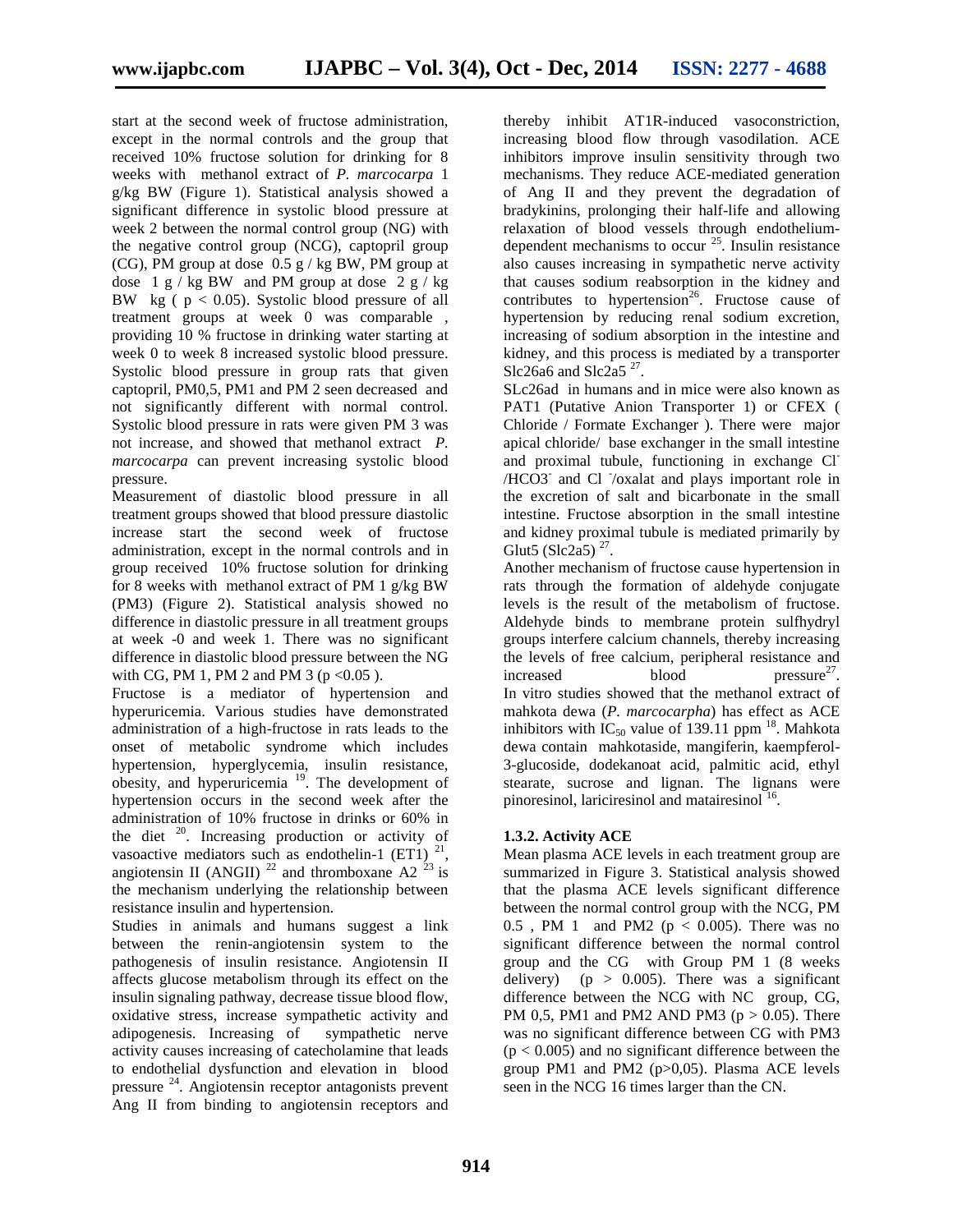The renin-angiotensin system (RAS) plays a pivotal role in the homeostatic control of arterial pressure, tissue perfusion, and extracellular volume leading to the development of hypertension. Dysregulation of the RAS can result in the pathogenesis of hypertension, cardiovascular and renal disorders. Owing to this, blockade of the RAS with angiotensin converting enzyme inhibitors or angiotensin receptor blockers has become important therapeutic approach<br>in cardiovascular and renal medicine  $\frac{1}{1}$ . in cardiovascular and renal medicine . Pharmacological interruption of the RAAS is possible at five major site, renin release from the juxtagomerular cells, renin catalyzed`cleavage of angiotensinogen, ACE conversion of A-1 to A-II, AII action at angiotensin receptors and aldosteron action at the mineral corticoid receptors  $28$ .

ACE converts inactive AI to potent vasoconstrictor AII and raising blood pressure. AII increases generation of superoxide free radicals via NADPH/NADH oxidase system. AII has dual role in elevating blood pressure, direct vasoconstrictor effects and increasing production of free radicals which reduce of bioavailability of NO and indirectly attenuating endothelium dependent relaxation responses  $29$ .

The mechanisms underlying fructose-induced hypertension are not completely clarified, it has been proposed that elevation of blood pressure in fructosefed rats is secondary to the development of insulin resistance and hyperinsulinemia. That is, compensatory hyperinsulinemia has been thought to be a cause of hypertension because insulin could cause sodium retention, sympathetic nerve activation, and vascular smooth muscle cell proliferation<sup>7</sup>.

Hypertension after chronic fructose administration is due to the interaction between the ET - 1 system and the renin angiotensin system. ET - 1 is a vasoactive peptide produced by endothelial cells , are working on various tissues endocrine , paracrine or autocrine. ET-1 acts as an endogenous vasoconstrictor and growth factor for vascular smooth muscle cells. On the condition of hyperinsulinemia and insulin resistance , insulin can induce the release of ET-1 and causes an increase in blood pressure and vascular dysfunction <sup>30</sup>. Studies conducted by Tran et.al in rats fed fructose and given ET-1 receptor antagonists can normalize levels of chronic angiotensin  $II$ <sup>31</sup>. Reninangiotensin system is a mediator in maintaining the blood pressure. Excessive activation of this system will lead to an increase in angiotensin II that causes hypertension and insulin resistance. Ang II may mediate the development of insulin resistance through its vasoconstrictor actions, thereby reducing blood flow and glucose uptake into insulin-sensitive tissues and the findings that Ang II infusion induced endothelial dysfunction, hepatic insulin resistance

and elevations in blood pressure  $^{19,31}$ . ACE inhibitors improve insulin sensistivitas by reducing the formation of angiotensin II and prevent the degradation of bradykinin, prolonging the half-life and cause relaxation of blood vessels through endothelial -dependent mechanism<sup>32</sup>.

*Phaleria macrocarpa* is native to Indonesia, efficacious as a medicine. Fruits of *Phaleria macrocarpa* empirically been used to treat various types of diseases such as cancer, liver disorders, heart disease, diabetes, arthritis, kidney disorders, stroke, and high blood pressure  $14$ . Qualitatively this plants showed the presence of alkaloids, saponins, polyphenols, and from fruit contained alkaloids. saponins and flavonoids <sup>15</sup> . *Phaleria marcocarpa* was reported to contain phenolic glycoside such as mahkotaside, mangiferin, kaempferol-3-O- dglucoside, dodecanoic acid, palmitic acid, ethyl stearate, and sucrose <sup>16</sup> . *Phaleria macrocarpa* (Scheff.) Boerl also contain lignat, that are pinoresinol, lariciresinol and matairesinol  $17$ . The results showed that *Phaleria macrocarpa* (Scheff.) Boerl has antidiabetic effects that inhibit the enzyme alpha-glukosidase and have anti-diabetic effect in mice induced sterptozotosin. The fruits of *Phaleria macrocarpa* has ACE inhibitory activity with  $IC_{50}$ values was 122 μg/ml in methanol extracts.

Elevations in Ang II and increased oxidative stress or impaired nitric oxide (NO) levels may also contribute to the pathogenesis of fructose fed rats. Some of evidence suggests that vascular oxidative stress is involved in the pathogenesis of many cardiovascular disorders in the insulin-resistant states, including diabetes, hypertension, and atherosclerosis. Fructose-fed rats had increased vascular production of superoxide anions that was accompanied by increased nicotinamide adenine dinucleotide phosphate (NADPH) oxidase activity<sup>3</sup>. Pericarp and mesocarp *P. macrocarpa* fruit show good antioxidant and anti-inflammatory activities. These activities might be due to the presence of phenolic and flavonoid compounds <sup>33</sup>.

The results suggests that methanol extract of *Phalleria marcocarpha* could prevent the development high blood pressure and normalized blood pressure in rat induced by diet rich in fructose. The results tend to suggest that methanol extracts of possesses antyhipertensive activity, through inhibition I of angiotensin converting enzyme AII .

### **1.4. ACKNOWLEDGEMENT**

This Research was supported by funds from the Riset Unggulan Perguruan Tinggi- Direktorat Perguruan Tinggi.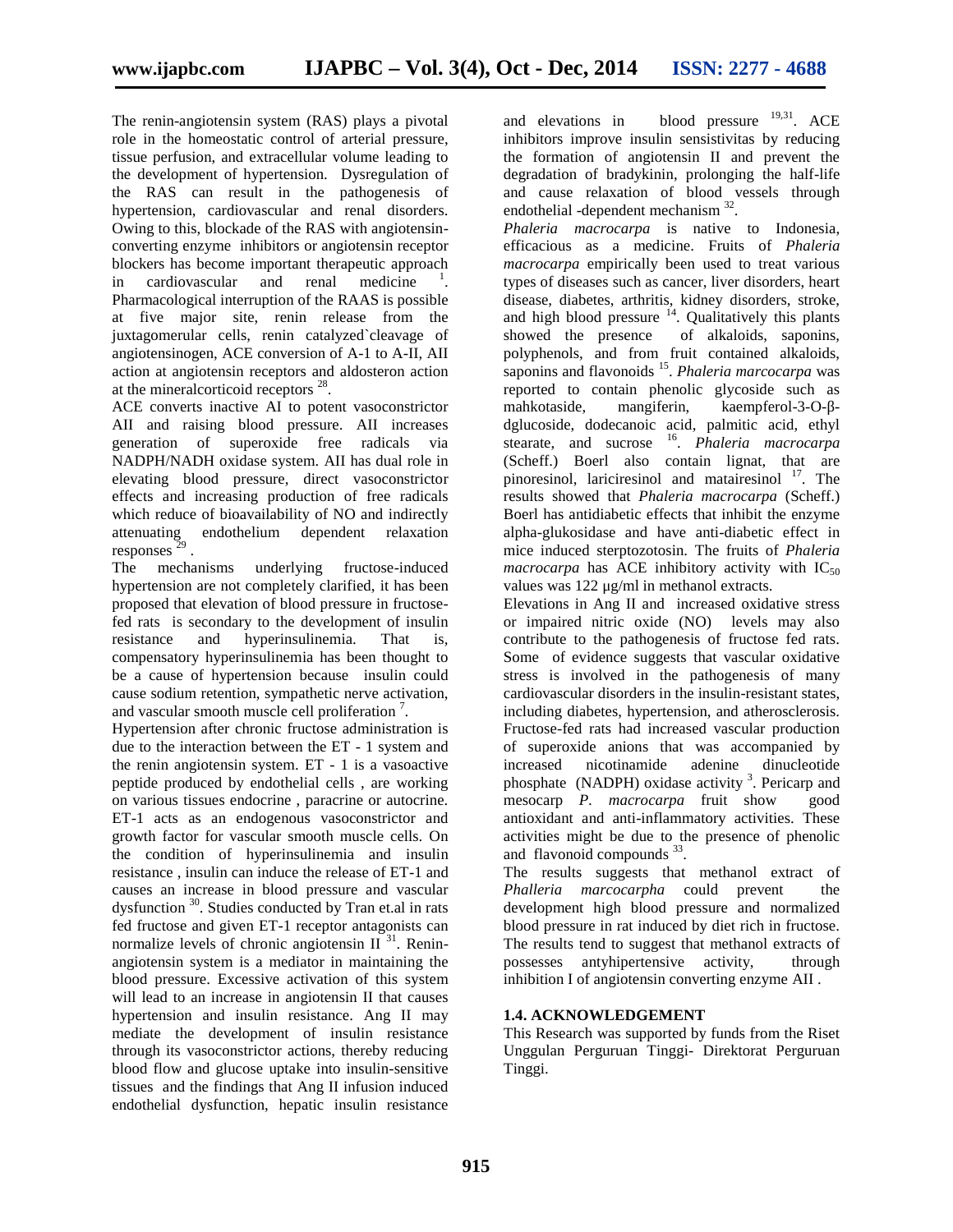

**Figure 1 Effect of methanol extract** *P. marcocarpa* **in mean change systolic blood pressure in fructose induced hypertensive in rats**



**Figure 2 Effect of methanol extract** *P. marcocarpa* **in mean change diastolic blood pressure in fructose induced hypertensive in rats**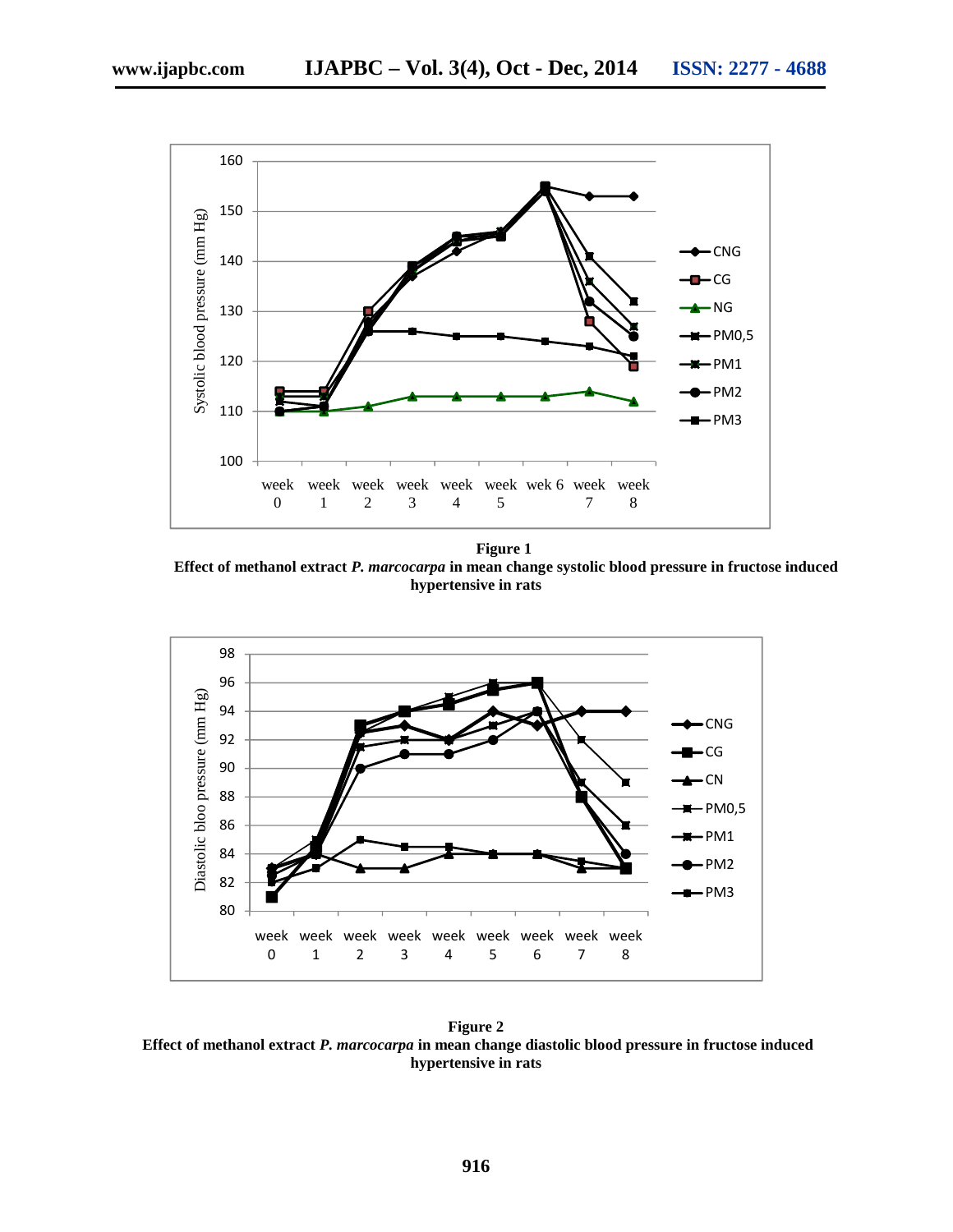#### **1.5. REFERENCES**

- 1. Kher V. Renin inhibition--benefit beyond hypertension control, The J. of the Assoc. of Physic of India. 2009; 57: 518–521.
- 2. Reid IA. The Renin-Angiotensin System : Physiology, Pathophysiology, and Pharmacology. Advanc. in Phys. Edu. 1998; 20: 236–245.
- 3. Shinozaki K, Ayajiki K, Nishio Y, Sugaya T, Kashiwagi A., and Okamura T. Evidence for a causal role of the renin-angiotensin system in vascular dysfunction associated with insulin resistance. Hypertension. 2004; 43: 255–62.
- 4. Stamler J, Stamler N and Neaton JD. Blood Pressure, Systolic and Diastolic, and Cardiovascular Risks US Population Data. *Arch Intern Med.* 1993, 153: 598–615.
- 5. Weir MR. Dietary Fructose and Elevated Levels of Blood Pressure. J. Am Soc Nephrol. 2010; 21: 1416–1418.
- 6. Madero M, Perez-pozo SE, Jalal D, Johnson RJ and Sánchez-lozada LG. Dietary Fructose and Hypertension. Curr Hypertens Rep. 2001; 13: 29–35.
- 7. Martinez FJ, Rizza RA and Romero JC. High-fructose feeding elicits insulin resistance, hyperinsulinism, and hypertension in normal mongrel dogs. Hypertension 1994; 23: 456–463.
- 8. Abdulla MH, Sattar MA, Johns EJ. The Relation between Fructose-Induced Metabolic Syndrome and Altered Renal Haemodynamic and Excretory Function in the Rat. Internat J of Neph. 2011; 934659.
- 9. Bhanot S, and Mcneil JH. Insulin and hypertension: a causal relationship ?. Cardiovas Research. 1996; 31: 95.
- 10. Hwang Is, Ho H, Hoffman BB, Reaven GM. Fructose induced insulin resistance and hypertension in rats. Hypertension. 1987; 10: 512-516.
- 11. Johnson RJ, Sanchez-lozada LG and Nakagawa T. The Effect of Fructose on Renal Biology and Disease. J Am Soc Nephrol. 2010; 21: 2036–2039.
- 12. Voors AA, Van Veldhuisen DJ, Van Gilst WH, et al. The current role of ACE inhibitors for secondary prevention in cardiovascular disease; from pathogenesis to clinical practice. Cardiovasc Drugs Ther.2006; 20: 69 –73.
- 13. Iwaniak A and Dziuba J. Animal and Plant Proteins as Precursors of Peptides with ACE Inhibitory Activity – An in silico Strategy of

Protein Evaluation. Food Technology Biotechnology. 2009; 47(4): 441–449.

- 14. Harmanto, Research against Leaves and Fruit Crown god. *One Day Seminar Mahkota Dewa*. Center for Research and Development of Pharmaceutical and Traditional Medicine, Ministry of Health of the Republic of Indonesia. 2003.
- 15. Sumastuti R.. Research against Leaves and Fruit Crown god. One Day Seminar Mahkota Dewa. Center for Research and Development of Pharmaceutical and Traditional Medicine, Ministry of Health of the Republic of Indonesia. 2003.
- 16. Oshimi S, Zaima K, Matsuno Y, Hirasawa Y, Iizuka T, Studiawan H, Morita H. Studies on the constituents from the fruits of *Phaleria macrocara*. J Nat Med. 2008; 62(2): 207–210.
- 17. Saufi A, Heimendahl CBV, Alfermann AW, Fuss. Stereochemistry of lignans in *Phaleria macrocarpa* (Scheff.) Boerl. Naturforsch. 2008;  $63(1-2)$ : 13-16.
- 18. Rinayanti A, Radji M, Mun'im A., and<br>Suvatna FD. Screening Angiotensin Suyatna FD. Screening Angiotensin Converting Enzyme (ACE) Inhibitor activity of antihypertensive medicinal plants from Indonesia. Internat. J Pharm Teach & Pract. 2013; 4(1): 527–32.
- 19. Tran LT, Yuen GP, Mcneill HJ. The fructose-fed rat : a review on the mechanisms of fructose-induced insulin resistance and hypertension. Mol Cell Biochem. 2009; 332: 145–159.
- 20. Vasdev S, Prabhakaran VM, Whelan M, Ford CAL, and Parai S. Fructose-induced hypertension, hypertriglyceridemia and elevated cytosolic calcium in rats: prevention by Deuterium oxide. Artery. 1994; 21(3): 124–147.
- 21. Verma S, Bhanot S, and McNeill J. (1995). Effect of chronic endothelin blockade in hyperinsulinemic hypertensive rats. American Journal Physiology. 1995; 269: H2017–H2021.
- 22. Erlich Y and Rosenthal T. Effect of angiotensin- enzyme inhibitors on fructose induced hypertension and hyperinsulinaemia in rats. Clinical Experimental Pharmacology Physiologi. 1995; suppl 22: S347–S349.
- 23. Galipeau D, Arikawa E, Sekirov I, and McNeil lJ.. Chronic thromboxane synthase inhibition prevents fructose-induced hypertension. Hypertension. 2001; 38: 872.